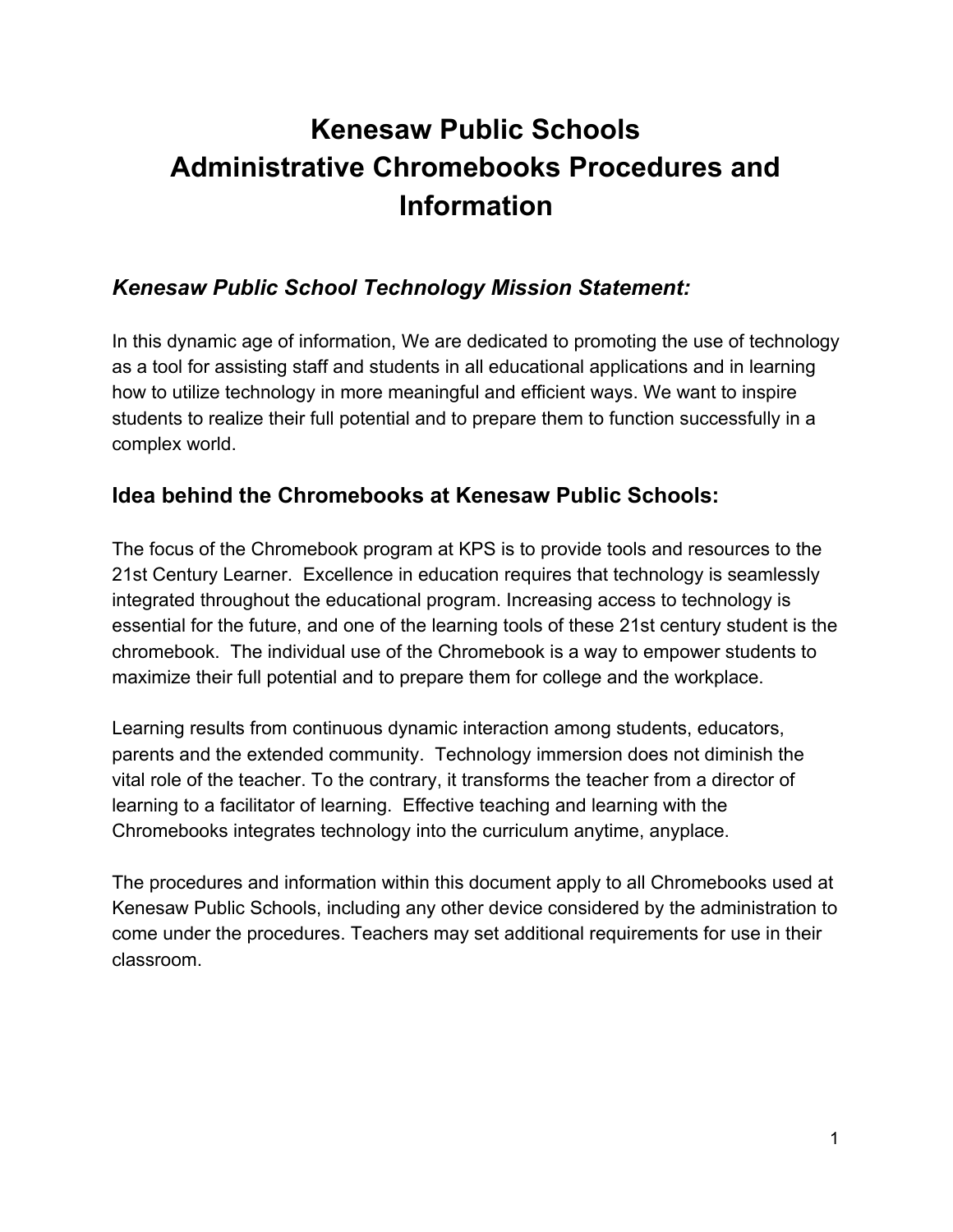# **1. Receiving your Chromebook & Check-in**

#### **1.1 Receiving your Chromebook**

Chromebooks will be distributed each fall during Chromebook Orientation. Parents and students must sign and return copies of the Chromebook Protection Plan, Student Pledge, and acceptable use policy documents before the Chromebook can be issued. The Chromebook Protection Plan outlines the requirements for obtaining the Chromebook.

#### **1.2 Chromebook Check-in**

Chromebooks will be returned during the final week of school during student checkout so they can be examined for serviceability. If a student transfers out of the Kenesaw Public School during the school year, their Chromebook will be returned at that time.

#### **1.3 Check -In Fines**

Individual school Chromebooks and accessories must be returned to the Kenesaw Public School at the end of each school year. Students who graduate early, withdraw, are suspended or expelled, or terminate enrollment at Kenesaw Public School for any other reason must return their individual school Chromebook on the date of termination. If a student fails to return the Chromebook at the end of the school year or upon termination of enrollment, that student will be subject to criminal prosecution or civil liability. The student will also pay the cost of the Chromebook, or, if applicable, any insurance deductible. Failure to return the Chromebook will result in a theft report being filed with the Adams County Sheriff's Department.

Furthermore, the student will be responsible for any damage to the Chromebook, consistent with the District's Chromebook Protection Plan and must return the Chromebook and accessories in satisfactory condition. The student will be charged a fee for any needed repairs, not to exceed the replacement cost of the Chromebook.

# **2. Taking Care of Your Chromebook**

Students are responsible for the general care of the Chromebook they have been issued by the school. Chromebooks that are broken or fail to work properly must be taken to the Tech room-Mr. Kroos for an evaluation of the equipment.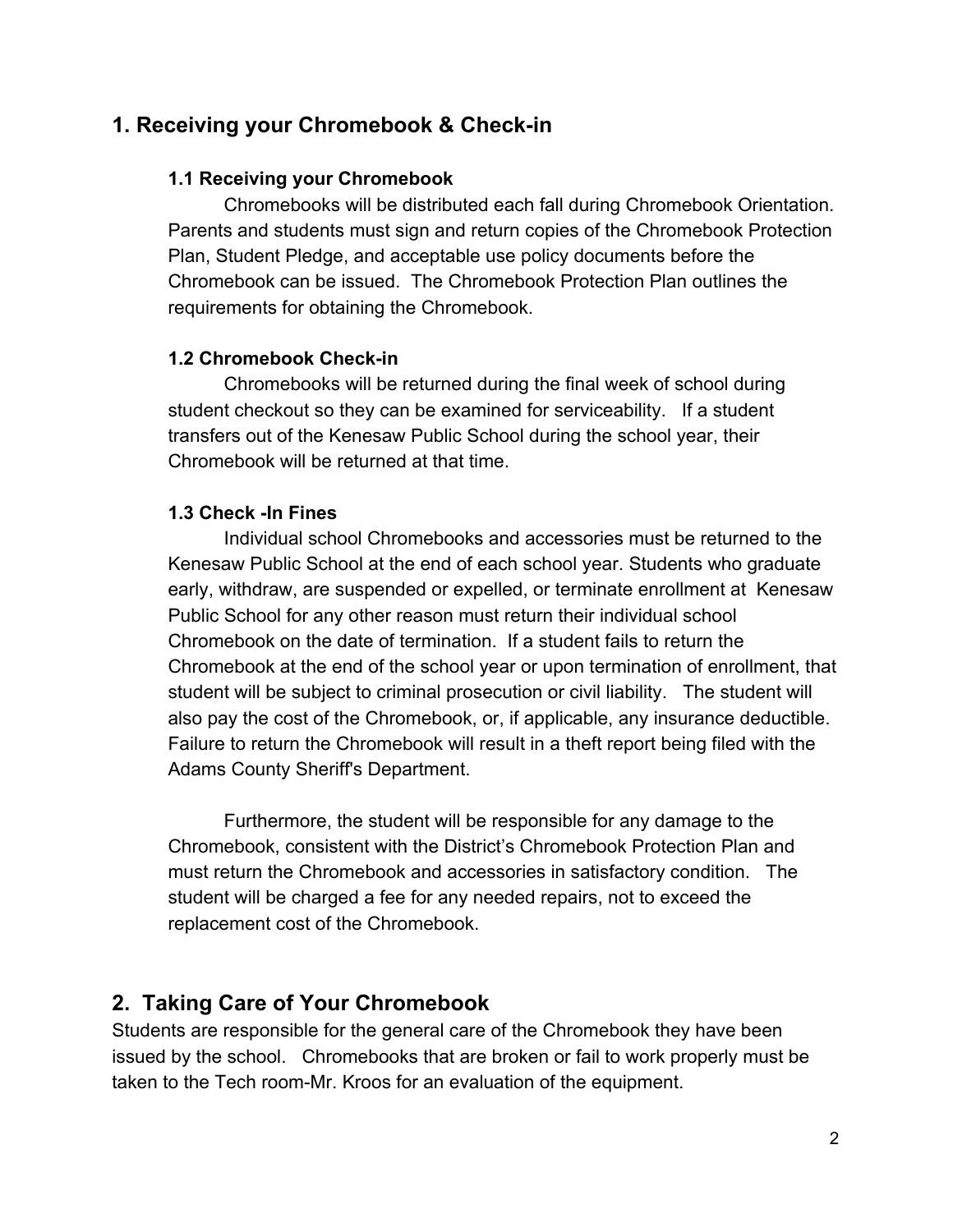#### **2.1 General Precautions**

- The Chromebook is school property and all users will follow this policy and the Acceptable Use Policy for technology.
- Only use a clean, soft cloth to clean the screen; no cleansers of any type.
- Cords and cables must be inserted carefully into the Chromebook to prevent damage.
- Chromebook and bag must remain free of any writing, drawing, stickers, or labels that are not the property of the Kenesaw Public School.
- No Stickers may be put on your Chromebook.
- Chromebooks must never be left in an unlocked locker, unlocked car or any unsupervised area.
- Students are responsible for keeping their Chromebook's battery charged for school each day.
- Students must keep their Chromebook in the protective bag when walking in the hallways, provided by the school, at all times.

# **2.2 Carrying Chromebooks**

The protective bag provided with the Chromebooks have sufficient padding to protect the Chromebook from normal treatment and provide a suitable means for carrying the device within the school. The guidelines below should be followed:

- Chromebooks must always be within the protective bag when being transported
- First time of transporting the Chromebook not in its protective bag will be a warning
- Second offense, will be a loss of the Chromebook for the day
- Third offense and beyond will be loss of Chromebook for the day and then the administration will establish the length of the loss of the chromebook
- The Chromebook is the only thing that is to go in your protective bag. Books, folders, notebooks, and binders should be carried in a different bag

# **2.3 Screen Care**

The Chromebook screens can be damaged if subjected to rough treatment. The screens are particularly sensitive to damage from excessive pressure on the screen.

• Do not lean on the top of the Chromebook.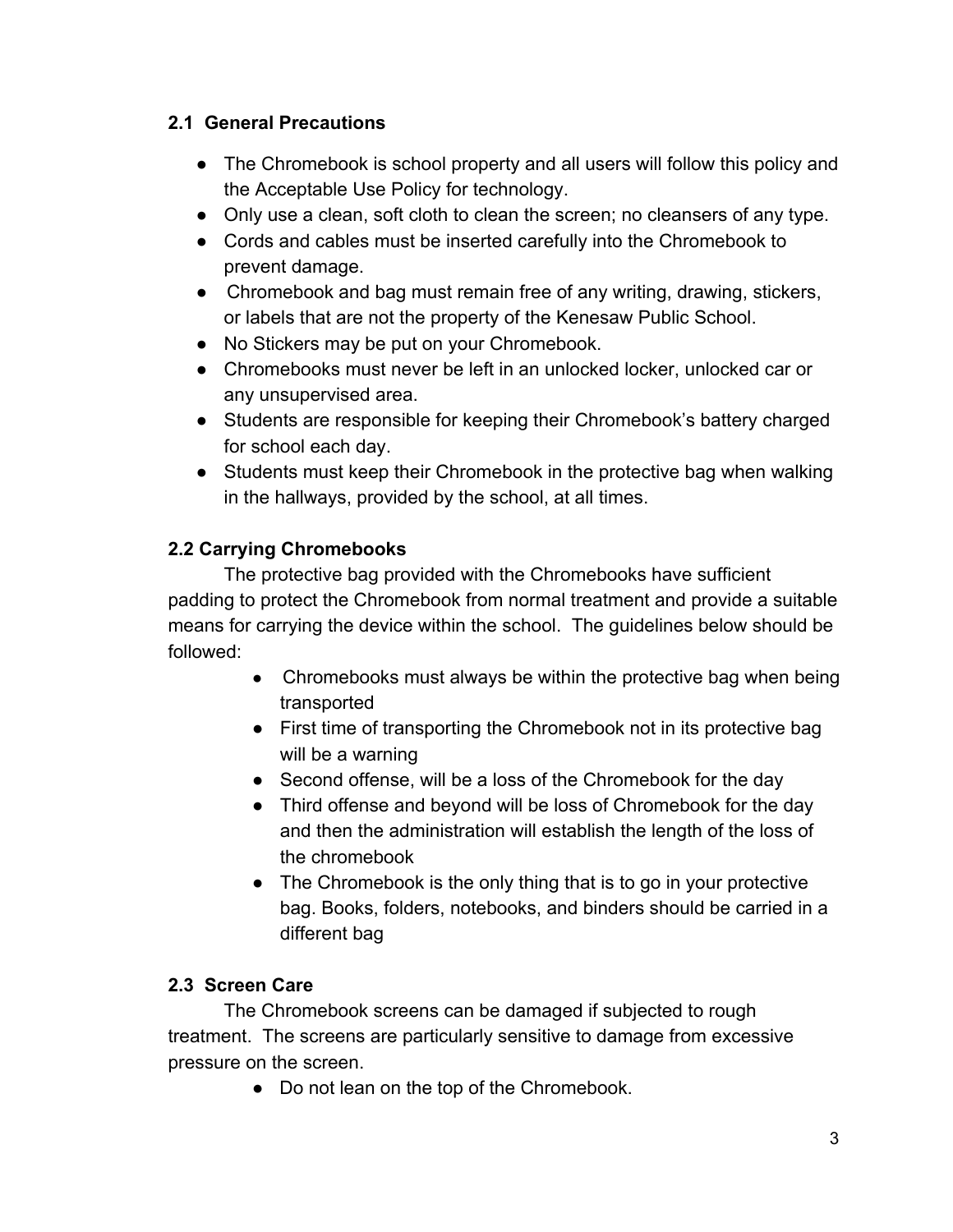- Do not place anything near the Chromebook that could put pressure on the screen.
- Clean the screen with a soft, microfiber cloth or anti -static cloth. Use of harsh chemicals WILL damage the screen.
- Do not "bump" the Chromebook against lockers, walls, car doors, floors, etc. as it will eventually break the screen.

# **3. Using Your Chromebook at School**

Chromebooks are intended for use at school each day. In addition to teacher expectations for Chromebook use, school messages, announcements, calendars and schedules may be accessed using the Chromebook computer. Students must be responsible to bring their Chromebook to school each day.

#### **3.1 Chromebooks Left at Home**

If students leave their Chromebook at home, they are responsible for getting the course work completed as if they had their Chromebook present. If a student repeatedly (three or more times as determined by any staff member) leaves their Chromebook at home, they will be required to "check out" their Chromebook from the tech room for three (3) weeks. Violations will be handled by the classroom teacher. Repeated violations may be handled by the administration.

#### **3.2 Chromebook Undergoing Repair**

Loaner Chromebooks may be issued to students when they leave their Chromebooks for repair in the tech room. There may be a delay in getting a Chromebook should the school not have enough to loan.

#### **3.3 Charging Your Chromebook's Battery**

Chromebooks must be brought to school each day in a fully charged condition. Students need to charge their Chromebooks each evening. Repeat violations (minimum of three days – not consecutively) of this policy will result in students being required to "check out" their Chromebook from the tech team for three (3) weeks. (Will not be able to take home for 3 weeks)

In cases where use of the Chromebook has caused batteries to become discharged during the school day, students may be able to connect their Chromebooks to a power outlet in class.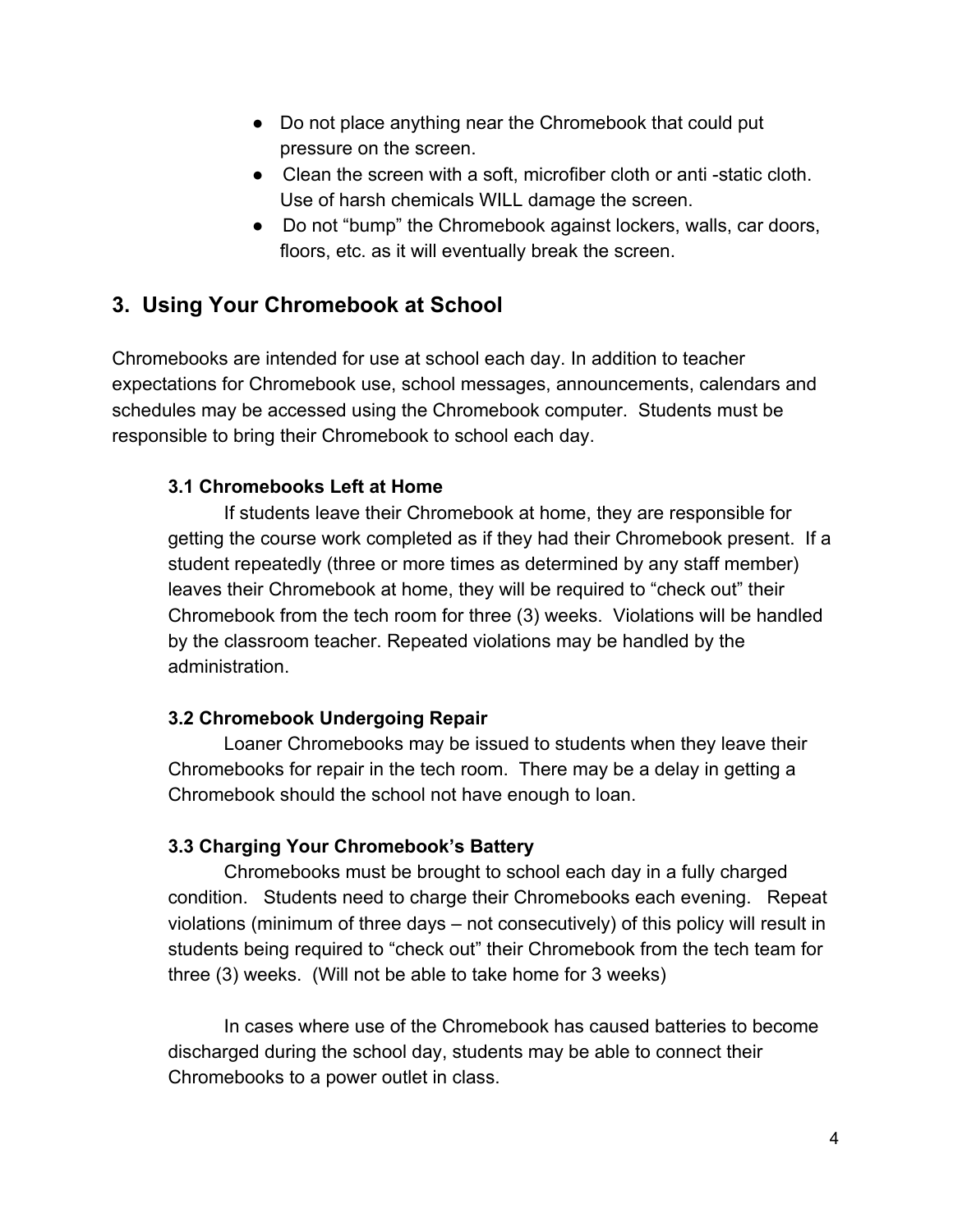#### **3.4 Screensavers**

- Inappropriate media may not be used as a screensaver or background photo.
- Pictures, symbols, or messages promoting drugs, alcohol, tobacco, gangs or gang activity, sexploitation, discrimination, profanity, or violence, will result in disciplinary actions.
- Passwords must be used.

#### **3.5 Sound, Music, Games or Programs**

- Sound must be muted at all times unless permission is obtained from the teacher for instructional purposes.
- Music is allowed on the Chromebook and can be used at the discretion of the teacher.
- Internet games are not allowed on the Chromebooks. If game apps are installed, they must be school appropriate and are subject to inspection at anytime by any Kenesaw Public Schools staff member.
- Data storage will be through apps. Only school-related email accounts will be allowed, unless pre-approved by school staff
- Students must provide their own headphones.

# **3.6 Printing**

Printing will be available with the Chromebook on a very limited basis.

#### **3.7 Home Internet Access**

Students are allowed to set up wireless networks on their Chromebooks. This will assist them with Chromebook use while at home. Printing at home will require a wireless printer, proper settings on the Chromebook, and the correct app.

# **4. Managing Your Files & Saving Your Work**

#### **4.1 Saving to the Chromebook/Home Directory**

Students will save all work to the cloud. The Chromebook is a google brand and will use the cloud to save all work done on it device.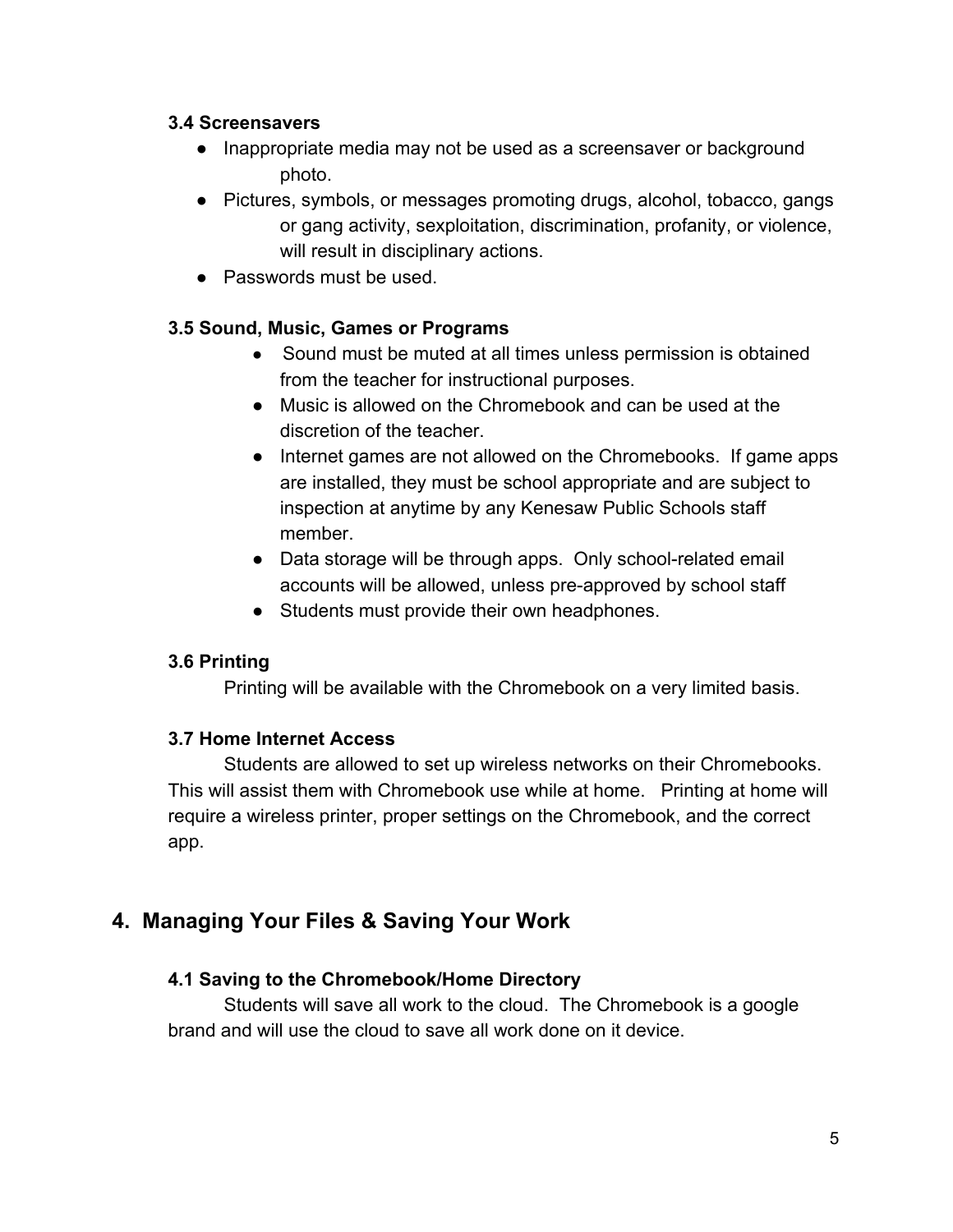#### **4.2 Network Connectivity**

The Kenesaw School District makes no guarantee that their network will be up and running 100% of the time. In the rare case that the network is down, the District will not be responsible for lost or missing data.

# **5. Software on Chromebooks**

#### **5.1 Originally Installed Software**

The software/apps originally installed by Kenesaw Public School District must remain on the Chromebook in usable condition and be easily accessible at all times. From time to time the school may add software applications for use in a particular course. The licenses for this software require that the software be deleted from Chromebooks at the completion of the course. Periodic checks of Chromebooks will be made to ensure that students have not removed required apps.

#### **5.2 Additional Software**

Students are not allowed to load extra software/apps on their Chromebooks. Kenesaw Public School will synchronize the Chromebooks so that they contain the necessary apps for school work. Students will not synchronize Chromebooks or add apps to their assigned Chromebook to include home syncing accounts.

#### **5.3 Inspection**

Students may be selected at random to provide their Chromebook for inspection.

#### **5.4 Procedure for Re -loading Software**

If technical difficulties occur or illegal software or non-Kenesaw Public School installed apps are discovered, the Chromebook will be restored from backup. The school does not accept responsibility for the loss of any software or documents deleted due to a re -format and re-image.

#### **5.5 Software Upgrades**

Upgrade versions of licensed software/apps are available from time to time. Students may be required to check in their Chromebooks for periodic updates and syncing.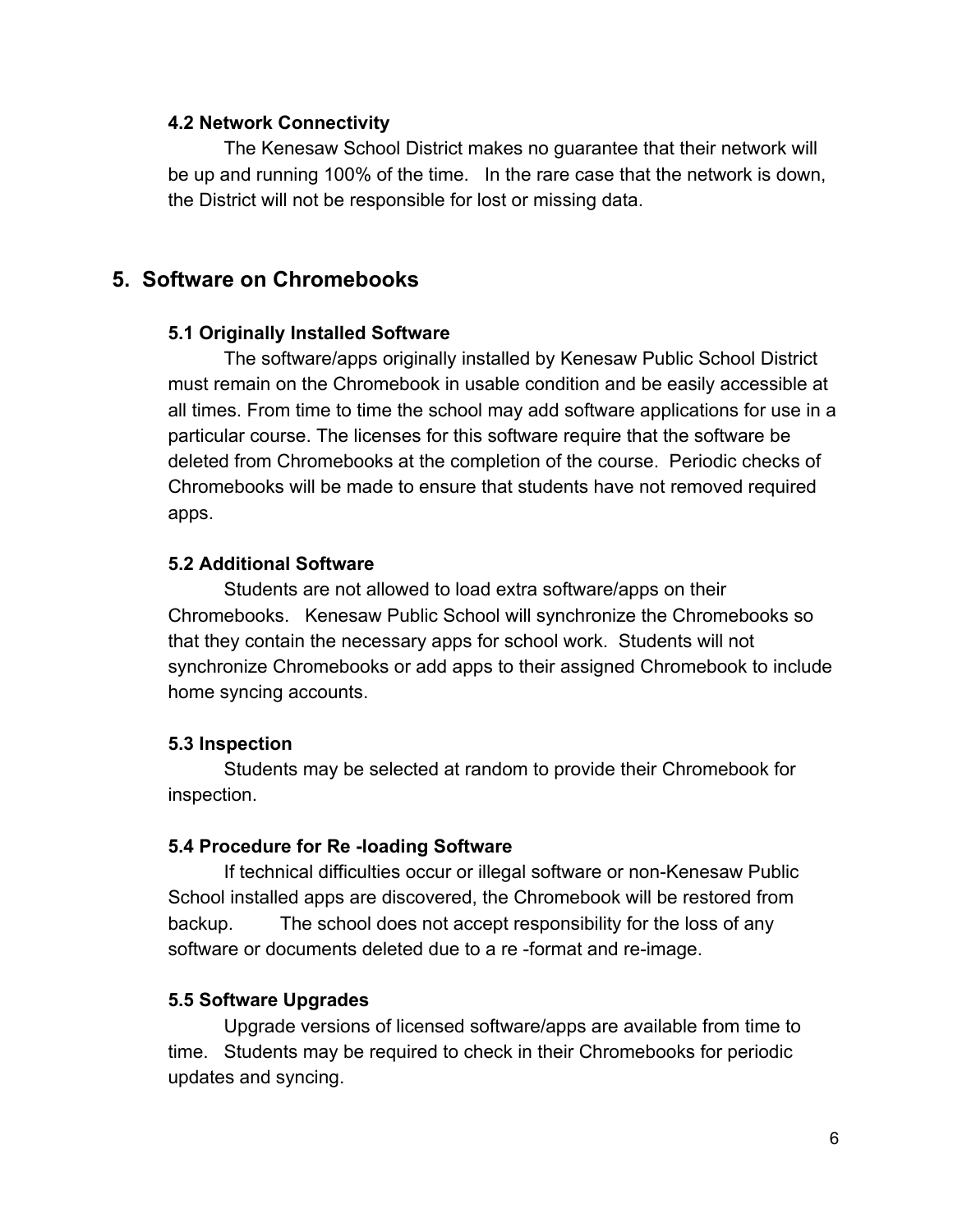# **6. Acceptable Use**

The use of the Kenesaw Public School District's technology resources is a privilege, not a right. The privilege of using the technology resources provided by the Kenesaw Public School District is not transferable or extendible by students to people or groups outside the district and terminates when a student is no longer enrolled in the Kenesaw Public School District. This policy is provided to make all users aware of the responsibilities associated with efficient, ethical, and lawful use of technology resources. If a person violates any of the User Terms and Conditions named in this policy, privileges may be terminated, access to the school district technology resources may be denied, and the appropriate disciplinary action shall be applied. The Kenesaw Public School District's Acceptable Use Policy as well as the Student Handbook shall be applied to student infractions.

# *Violations may result in disciplinary action up to and including suspension/expulsion for students. When applicable, law enforcement agencies may be involved.*

#### **6.1 Parent/Guardian Responsibilities**

- Talk to your children about values and the standards that your children should follow on the use of the Internet just as you do on the use of all media information sources such as television, telephones, movies, and radio.
- Should you want your student to opt out of having a Chromebook, you will need to sign a letter indicating this, stating the reason(s) why, and understand that your student is still responsible for meeting the course requirements.

#### **6.2 School Responsibilities**

- School will provide Internet and email access to its students while at school.
- School will provide Internet blocking of inappropriate materials as able.
- School will provide staff guidance to aid students in doing research and help assure student compliance of the Acceptable Use Policy.

#### **6.3 Student Responsibilities**

- Students will use computer/devices in a responsible and ethical manner.
- Students will obey general school rules concerning behavior and communication that apply to Chromebook/computer use.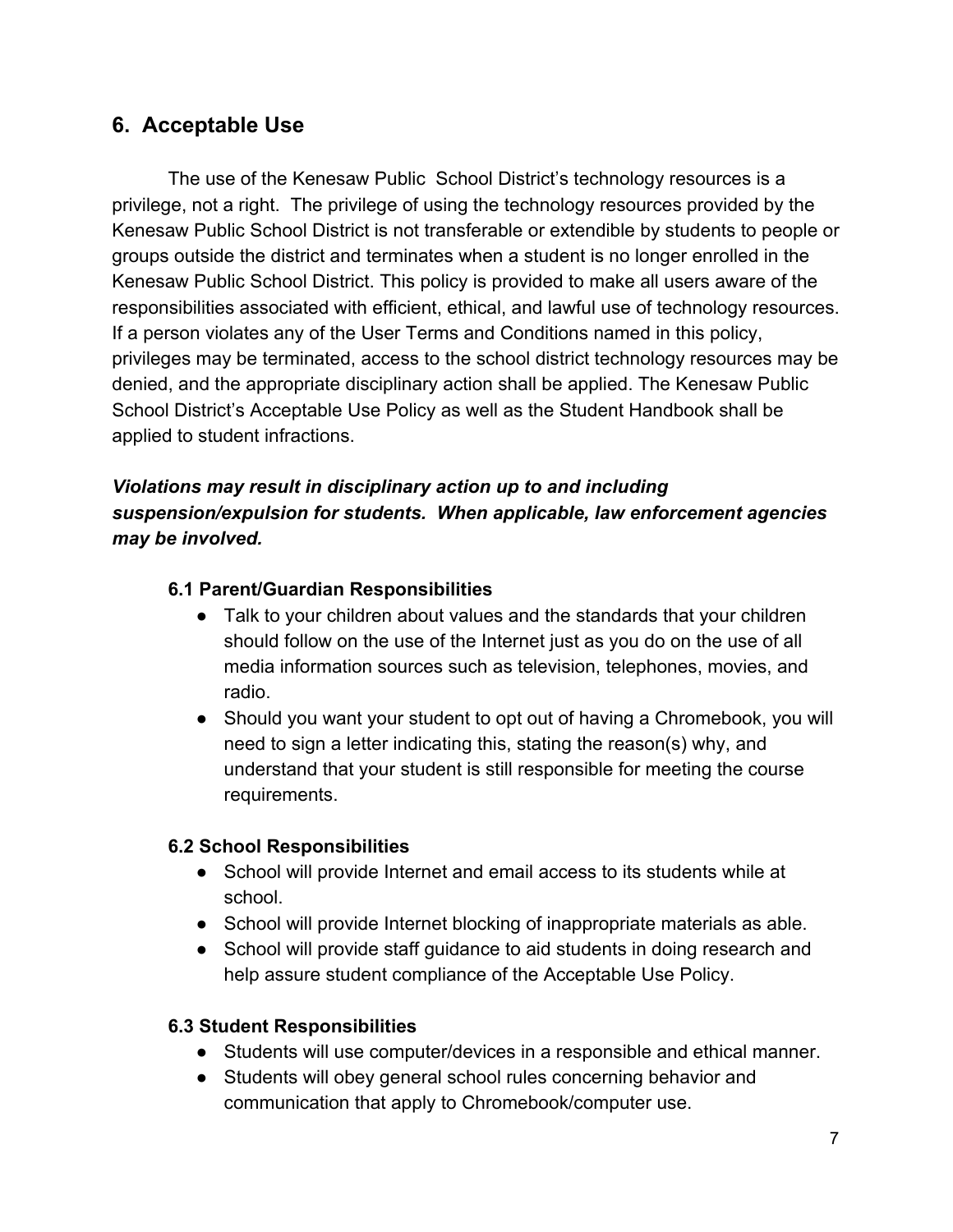- Students will use all technology resources in an appropriate manner so as not to damage school equipment. This "damage" includes, but is not limited to, the loss of data resulting from delays, non -deliveries, miss -deliveries or service interruptions caused by the student's own negligence, errors or omissions. Use of any information obtained via Kenesaw Public School District's designated Internet system is at your own risk. Kenesaw Public School District specifically denies any responsibility for the accuracy or quality of information obtained through its services.
- Students will help the Kenesaw Public School District protect its computer system/devices by contacting an administrator about any security problems they may encounter.
- Students will monitor all activity on their account(s).
- Students should always turn off and secure their Chromebook after they are done working to protect their work and information.
- If a student should receive email containing inappropriate or abusive language or if the subject matter is questionable, he or she is asked to print a copy and turn it into the office.
- Students will return their Chromebook to the tech room at the end of each school year. Students who graduate early, withdraw, are suspended or expelled, or terminate enrollment at Kenesaw Public School for any other reason must return their individual school Chromebook computer on the date of termination.

# **6.4 Student Activities Strictly Prohibited**

- Illegal installation or transmission of copyrighted materials.
- Any action that violates existing Board policy or public law.
- Sending, accessing, uploading, downloading, or distributing offensive, profane, threatening, pornographic, obscene, or sexually explicit materials.
- Use of chat rooms, sites selling term papers, book reports and other forms of student work.
- Messaging services (i.e. MSN Messenger, ICQ, etc.)
- Internet/computer games.
- Use of outside data disks or external attachments without prior approval from the administration.
- Changing of Chromebook setting (exceptions include personal settings such as font size, brightness, etc.)
- Downloading apps.
- Spamming sending mass or inappropriate emails.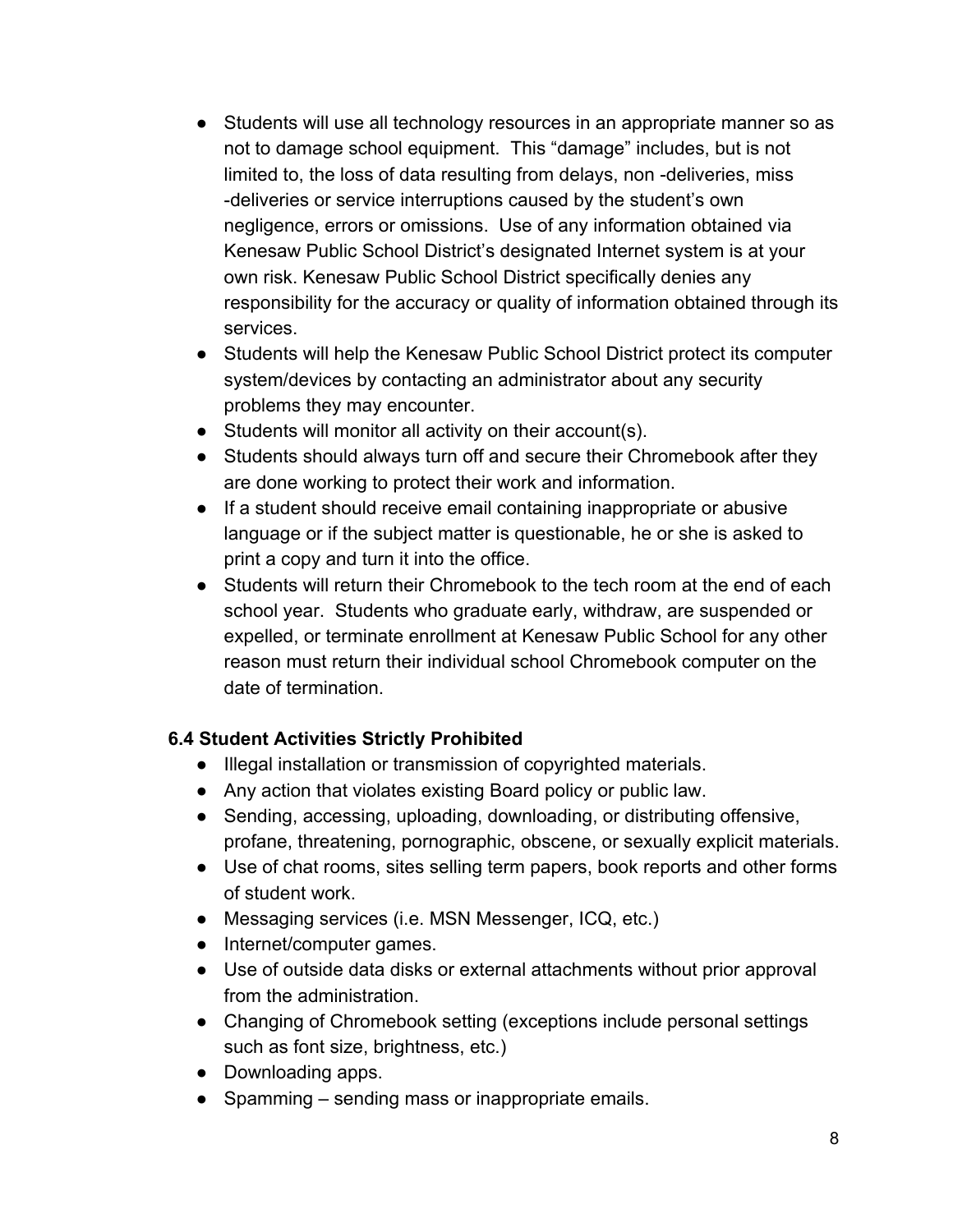- Gaining access to another student's accounts, files, and/or data.
- Use of the school's Internet/email accounts for financial or commercial gain or for any illegal activity.
- Use of anonymous and/or false communications such as MSN Messenger, Yahoo Messenger.
- Students are not allowed to give out personal information, for any reason, over the Internet. This includes, but is not limited to, setting up Internet accounts including those necessary for chat rooms, eBay, email, etc.
- Participation in credit card fraud, electronic forgery or other forms of illegal behavior.
- Vandalism (any malicious attempt to harm or destroy hardware, software, or data, including, but not limited to, the uploading or creation of computer viruses or computer programs that can infiltrate computer systems and/or damage software components) of school equipment will not be allowed.
- Transmission or accessing materials that are obscene, offensive, threatening or otherwise intended to harass or demean recipients.
- Bypassing the Kenesaw Public School web filter through a web proxy.

# **6.5 Chromebook Care**

- Students will be held responsible for maintaining their individual Chromebooks and keeping them in good working order. Students will be responsible for damages to their Chromebooks.
- Chromebook batteries must be charged and ready for school each day.
- Only labels or stickers approved by the Kenesaw Public School District may be applied to the Chromebook.
- Chromebook bags furnished by the school district must be returned with only normal wear and no alterations to avoid buying a new bag.
- Chromebooks that malfunction or are damaged must be reported to the tech room. The school district will be responsible for repairing Chromebooks that malfunction. Chromebooks that have been intentionally damaged from student misuse or neglect will be repaired with the cost being borne by the student. Students will be responsible for the entire cost of repairs to Chromebooks that are damaged intentionally or be responsible for full replacement cost.
- Chromebooks that are stolen or lost must be reported immediately to the Office and the Sheriff Department.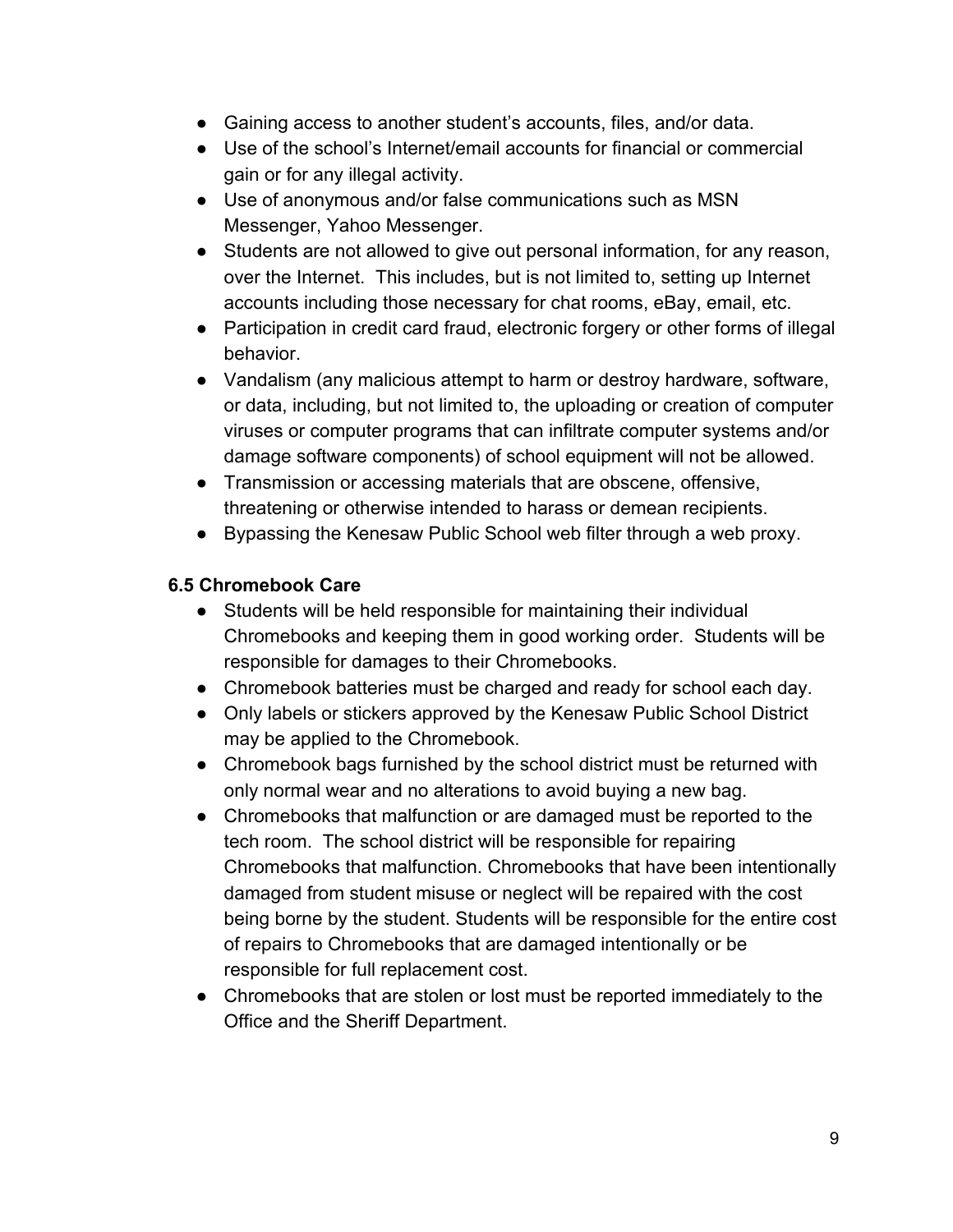#### **6.6 Legal Propriety**

- Comply with trademark and copyright laws and all license agreements. Ignorance of the law is not immunity. If you are unsure, ask a teacher or parent.
- Plagiarism is a violation of the Kenesaw Public High School Student Handbook. Give credit to all sources used, whether quoted or summarized. This includes all forms of media on the Internet, such as graphics, movies, music, and text.
- Use or possession or hacking software is strictly prohibited and violators will be subject to disciplinary action. Violation of applicable state or federal law will result in criminal prosecution and/or disciplinary action by the District.

# **6.7 Student Discipline & Suspensions**

If a student violates any part of the above procedure, he or she will be subject to consequences as listed below. Consequences may change throughout the year due to unforeseen challenges. Please check school website for changes.

| Violation:                                                | 1st offense | 2 offense   |  |
|-----------------------------------------------------------|-------------|-------------|--|
| A. Unattended Chromebook                                  | 1 day       | $2-10$ days |  |
| B. Unbagged Chromebook in halls                           | 1 day       | $2-10$ days |  |
| C. Inappropriate-Unauthorized                             | 1 day       | $2-10$ days |  |
| (games, email, any social media without staff permission) |             |             |  |
| D. Music                                                  | 1 day       | $2-10$ days |  |
| (without staff permission)                                |             |             |  |
| E. Voice Recording                                        | 1 day       | $2-10$ days |  |
| (without staff permission)                                |             |             |  |
| F. Abuse of Chromebook                                    | $1-5$ days  | $6-14$ days |  |
| G. Printing Inappropriately                               | $1-5$ days  | $6-14$ days |  |
| H. Inappropriate Pictures                                 | $1-5$ days  | $6-14$ days |  |
| (Screen Saver, Home screens, saved file)                  |             |             |  |
| I. Inappropriate internet site                            | $1-5$ days  | $6-14$ days |  |
| J. Inappropriately Accessing School                       | $3-10$ days | 20 days     |  |
| networking (hacking)                                      |             |             |  |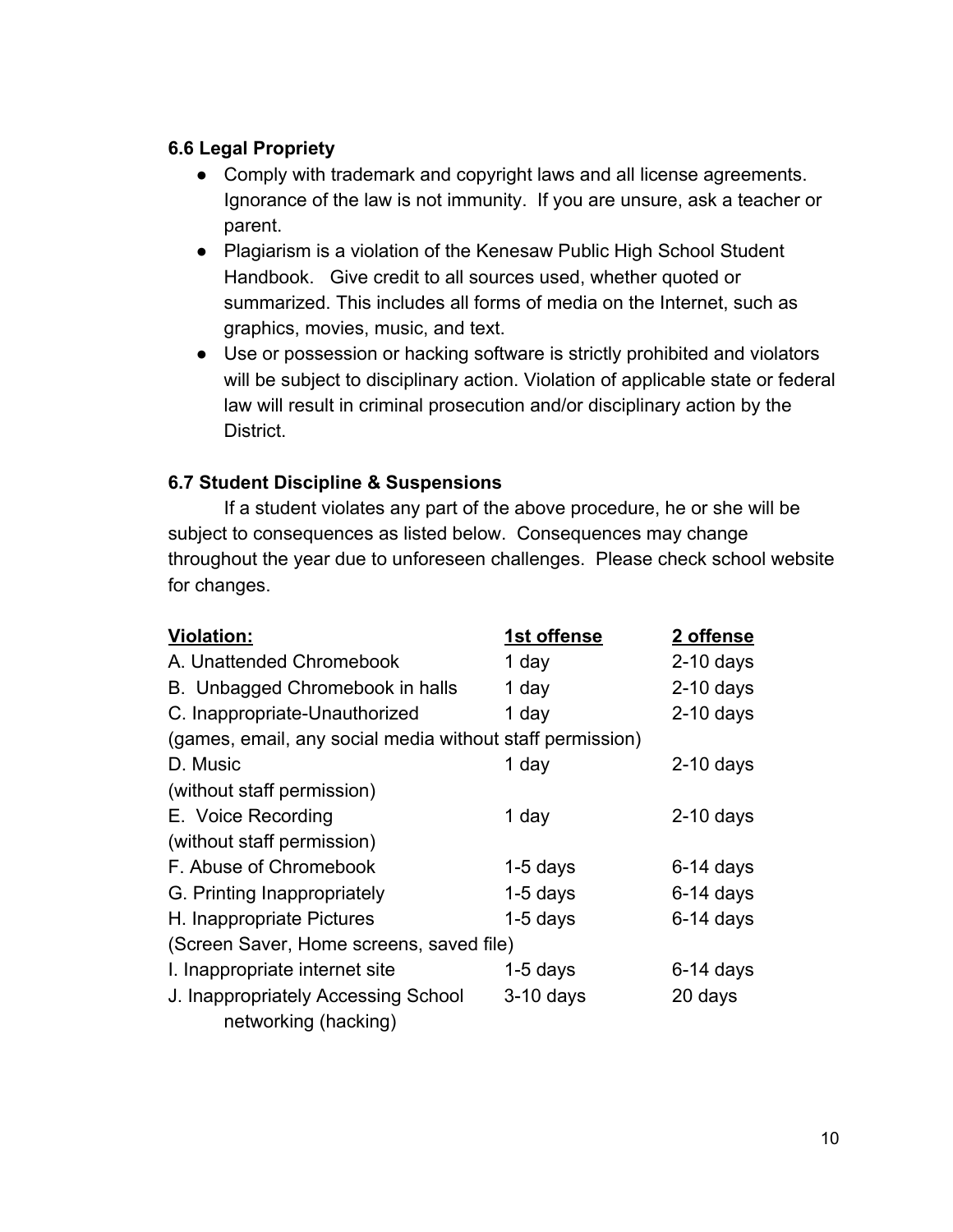The administration retains the right to suspend the student's Chromebook for a longer period of time if the offense warrants or any offense not listed on this sheet. This includes suspending the Chromebook for the remainder of the semester or school year. Suspension days are school days.

The Kenesaw School District is not liable for and disclaims any liability arising from any damage caused by or stemming from unauthorized access to the network or inappropriate use of authorized access to the network

A student or the student's parents or guardians, by submitting the User Application and Waiver Form with their respective signatures in order to gain access to the Chromebook network, agree to release the School District from any liability for physical or emotional harm or damage resulting to the student that is caused by or related to the inappropriate use of the Chromebook network

# **7. Protecting & Storing Your Chromebook Computer**

# **7.1 Chromebook Identification**

Student Chromebooks will be labeled in the manner specified by the school. Chromebooks can be identified in the following ways:

- Record of serial number and correlated asset tag.
- Kenesaw Public School label.

#### **7.2 Storing Your Chromebook**

When students are not using their Chromebooks, they should be stored in the bag in their school-issued lockers. Nothing should be placed on top of the Chromebook when stored in their locker. Students are encouraged to take their Chromebooks home everyday after school, regardless of whether or not they are needed. Chromebooks should not be stored in a student's vehicle at school or at home.

*Do NOT leave your Chromebook in a place that is experiencing extreme hot or cold conditions (i.e. car in summer or winter). Extreme heat will damage the unit itself. Extreme cold will cause severe screen damage.*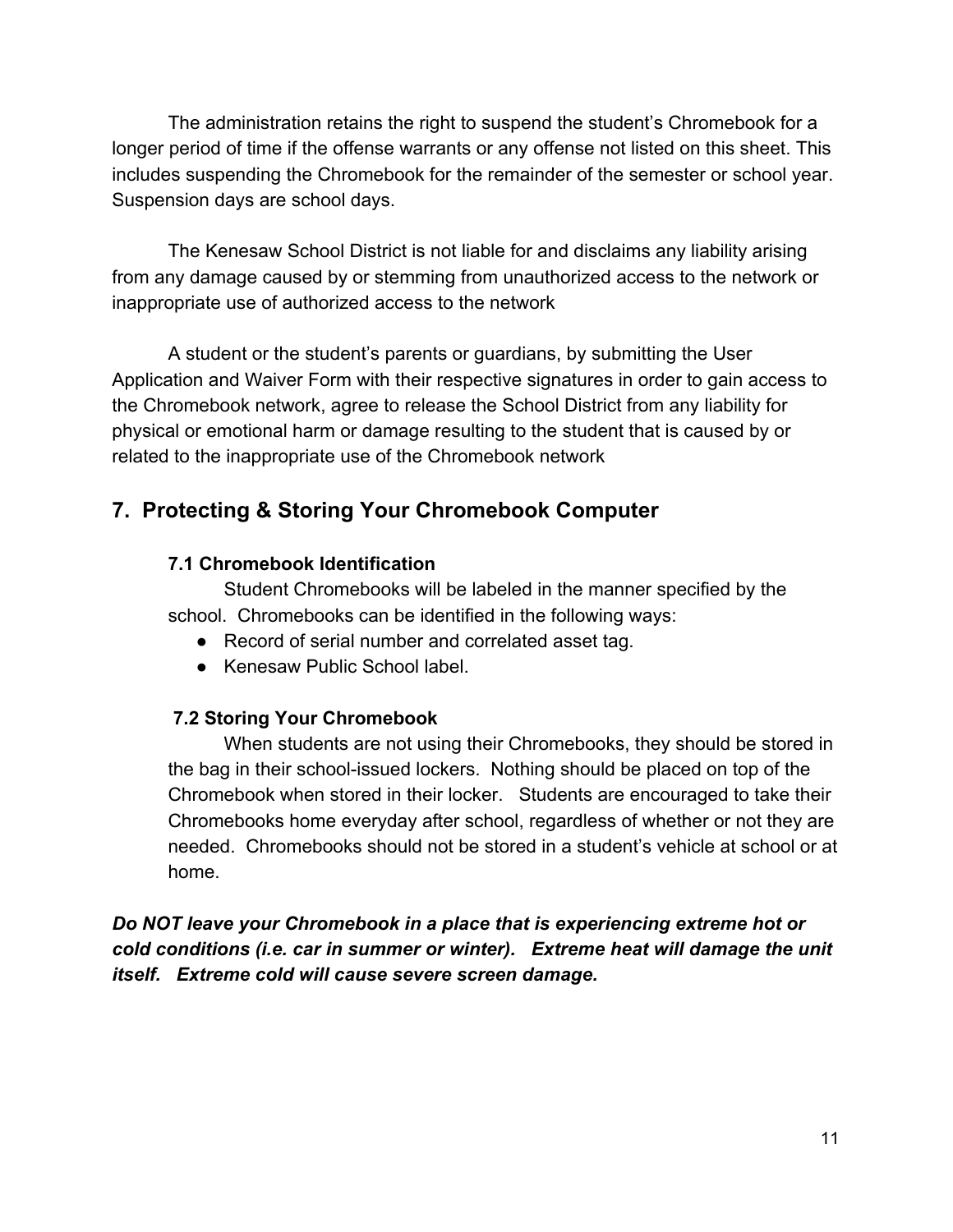#### **7.3 Chromebooks Left in Unsupervised Areas**

Under no circumstances should Chromebooks be left in unsupervised areas. Unsupervised areas include the school grounds and campus, the lunchroom, computer lab, locker rooms, library, unlocked classrooms, dressing rooms and hallways. Any Chromebook left in these areas is in danger of being stolen. If an Chromebook is found in an unsupervised area, it will be taken to the tech room or the office. Violations may result in loss of Chromebook privileges and/or other privileges.

# **8. Repairing or Replacing Your Chromebook Computer**

#### **8.1 School District Protection**

The Kenesaw School District Protection Plan is required to cover Chromebook repairs or replacement in the event of theft, loss, accidental damage, or maintenance. The protection cost will be \$35 one time fee for each Chromebook unless damaged, (if do not want to pay the fee, the Chromebook will stay at school) Yearly School District Protection Plan fees will be placed into an account to self -fund Chromebook repairs and replacement. This plan will include one replacement per year, if more than 2 repairs in 2 years students will be responsible for cost to fix Chromebook. Additional replacements will cost the student/parent the full value of an Chromebook (approximately \$235). Parents will need to purchase this protection plan through the Kenesaw Public School office at orientation before their student is allowed to check out an Chromebook tablet. Also, jr/high school students and their parent/guardian will be required to attend orientation training at Kenesaw High School before they will be allowed to check out an Chromebook.

If students or parents wish to carry their own additional personal insurance to protect the Chromebook in cases of theft, loss, or accidental damage, they should consult their insurance agent for details about their personal coverage of the Chromebook computer. Most insurance companies will require a rider for electronics and only provide so much coverage and generally a higher deductible.

#### **8.2 Claims**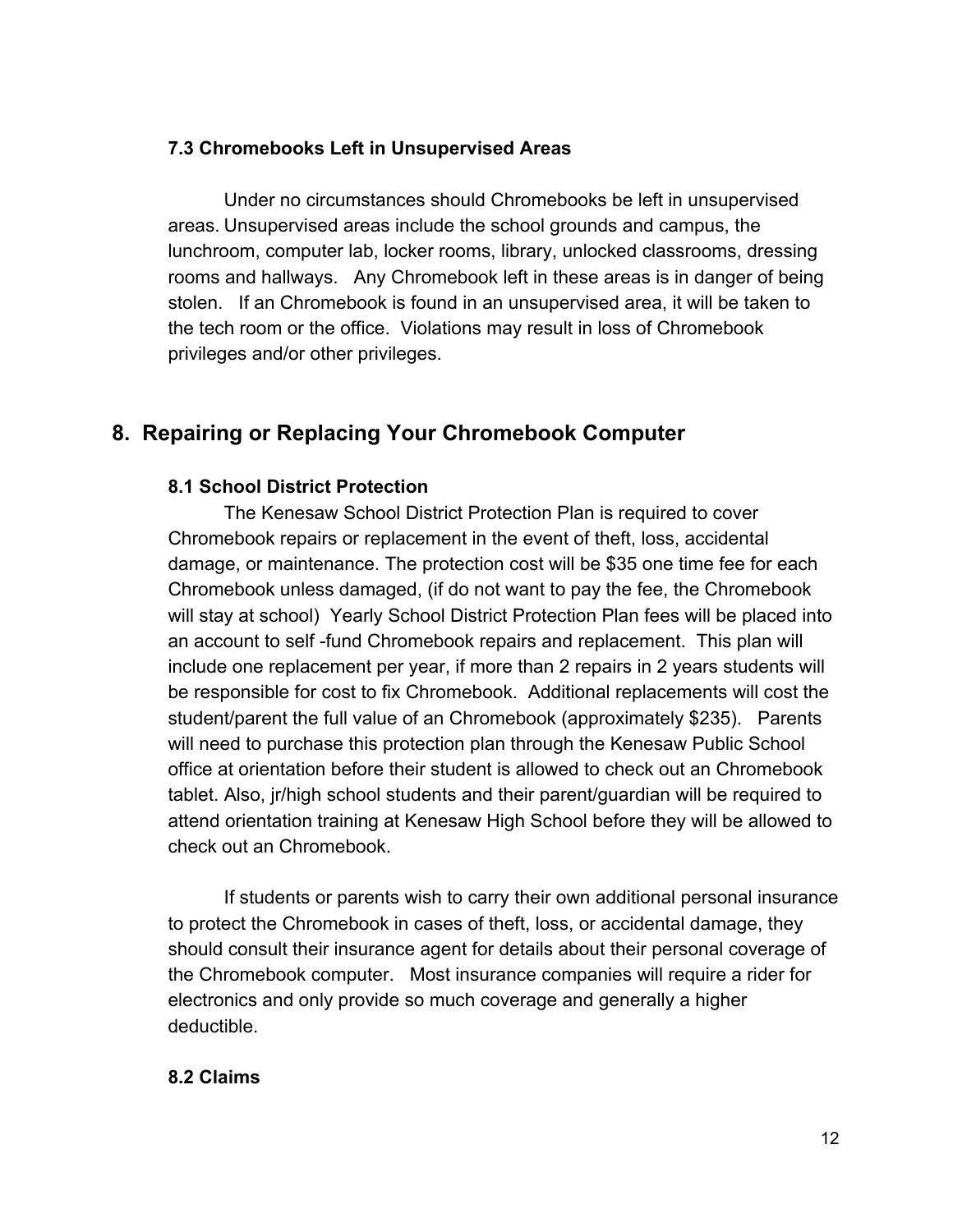All protection plan claims for accidental damage and maintenance must be reported and filed with the technology administration. In cases of theft or loss, students or parents must file a police or fire report and bring a copy of the report to the principal's office before an Chromebook can be replaced with the School District Protection Plan.

# **9. Cost of Repairs**

Students will be responsible for damages to their Chromebooks including, but not limited to, broken screens, cracked plastic pieces, interoperability, etc. Depending on the damage and whether or not the damage was accidental or due to a malfunction or maintenance issue, the School District Protection Plan would be used to cover the cost of repairs. In the case of intentional damage and/or neglect, should the cost to repair exceed the cost of purchasing a new device, the student will pay for full replacement value. The School District Protection Plan does not cover lost items such as protective sleeves and cables. Lost items such as sleeves and cables will be charged the actual replacement cost.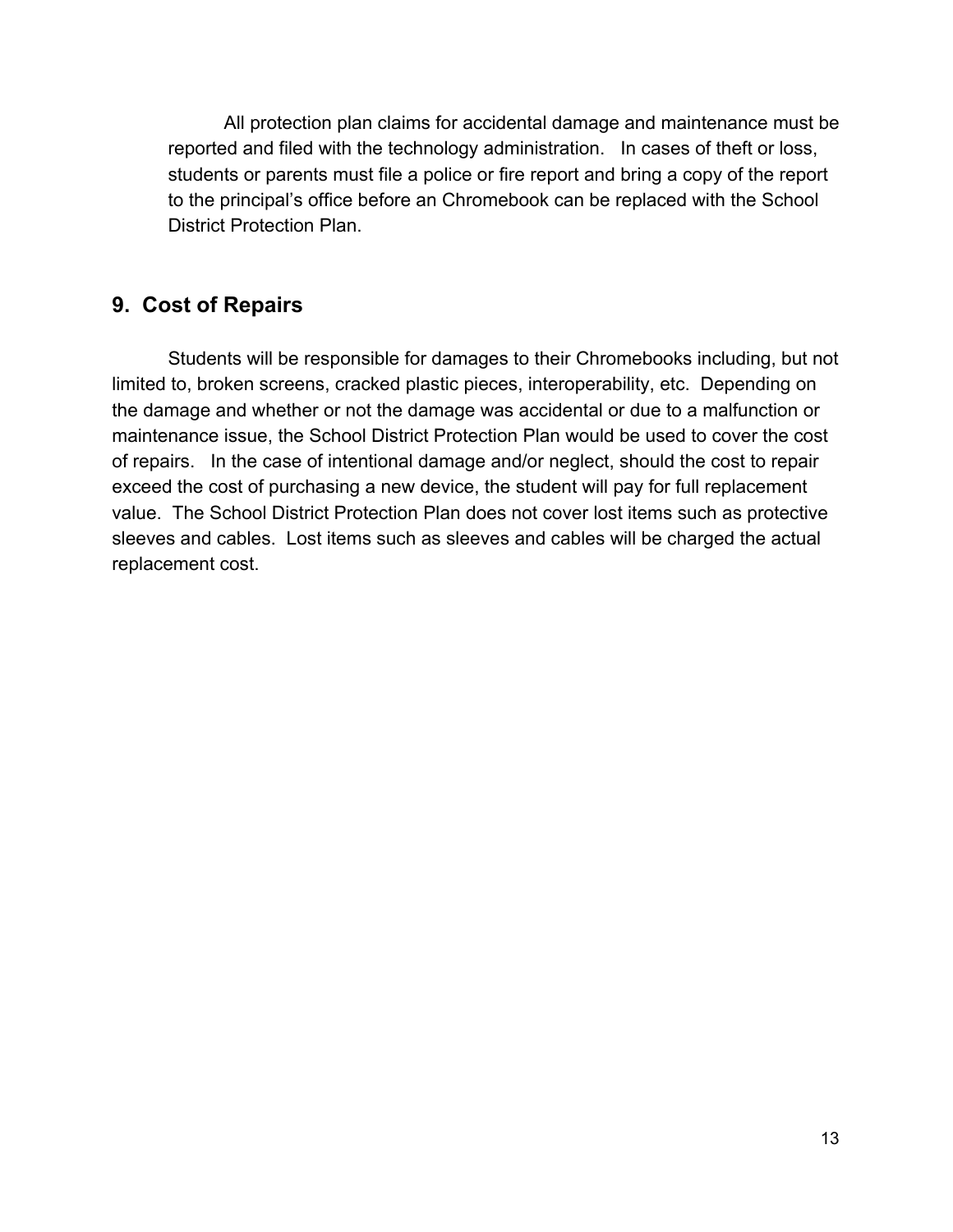# **Kenesaw Public School District Chromebook Protection Plan**

The Kenesaw School District recognizes that with the implementation of the Chromebook Initiative there is a need to protect the investment by both the District and the Student/Parent. The following outlines the School District Protection Plan.

#### **School District Protection**

The Kenesaw Public School District Protection Plan is available for students and parents to cover Chromebook repairs or replacement in the event of theft, loss, accidental damage, or maintenance. The protection cost will between \$20-\$35 (depending on grade level) for each **Chromebook**. This \$35 fee only covers the **Chromebook,** not the bag, charger or any accessories for the Chromebook. Any damage to the accessories will have to be paid at the end of the year. Yearly School District Protection Plan fees will be placed into an account to self-fund Chromebook repairs and replacement. This plan will include one replacement per year (if exceeds 2 in 2 years). Additional replacements will cost the student/parent the full value of an Chromebook (approximately \$235). Parents will need to purchase this protection plan through the Kenesaw Public School office at orientation before their student is allowed to check out an Chromebook tablet. Also, high school students and their parent/guardian will be required to attend orientation training at Kenesaw Public School before they will be allowed to check out an Chromebook. This is a one time cost if no damage occurs to the chromebook. If damaged, the plan will need to be repurchased at the beginning of the next school year.

# **Personal Home or Homeowners Insurance Coverage**

If students or parents wish to carry their own additional personal insurance to protect the Chromebook in cases of theft, loss, or accidental damage, they should consult their insurance agent for details about their personal coverage of the Chromebook computer. Most insurance companies will require a rider for electronics and only provide so much coverage and generally a higher deductible.

# **Additional Information**

In cases of theft, vandalism, or other criminal acts, a police report, or in the case of fire, a fire report must be filed by the student or parent for the protection coverage to take place. A copy of the police/fire report must be provided to the school office. In the case of **intentional damage**, the student/parents are responsible for full payment. The School District Protection Plan **DOES NOT** cover intentional damage of the Chromebooks.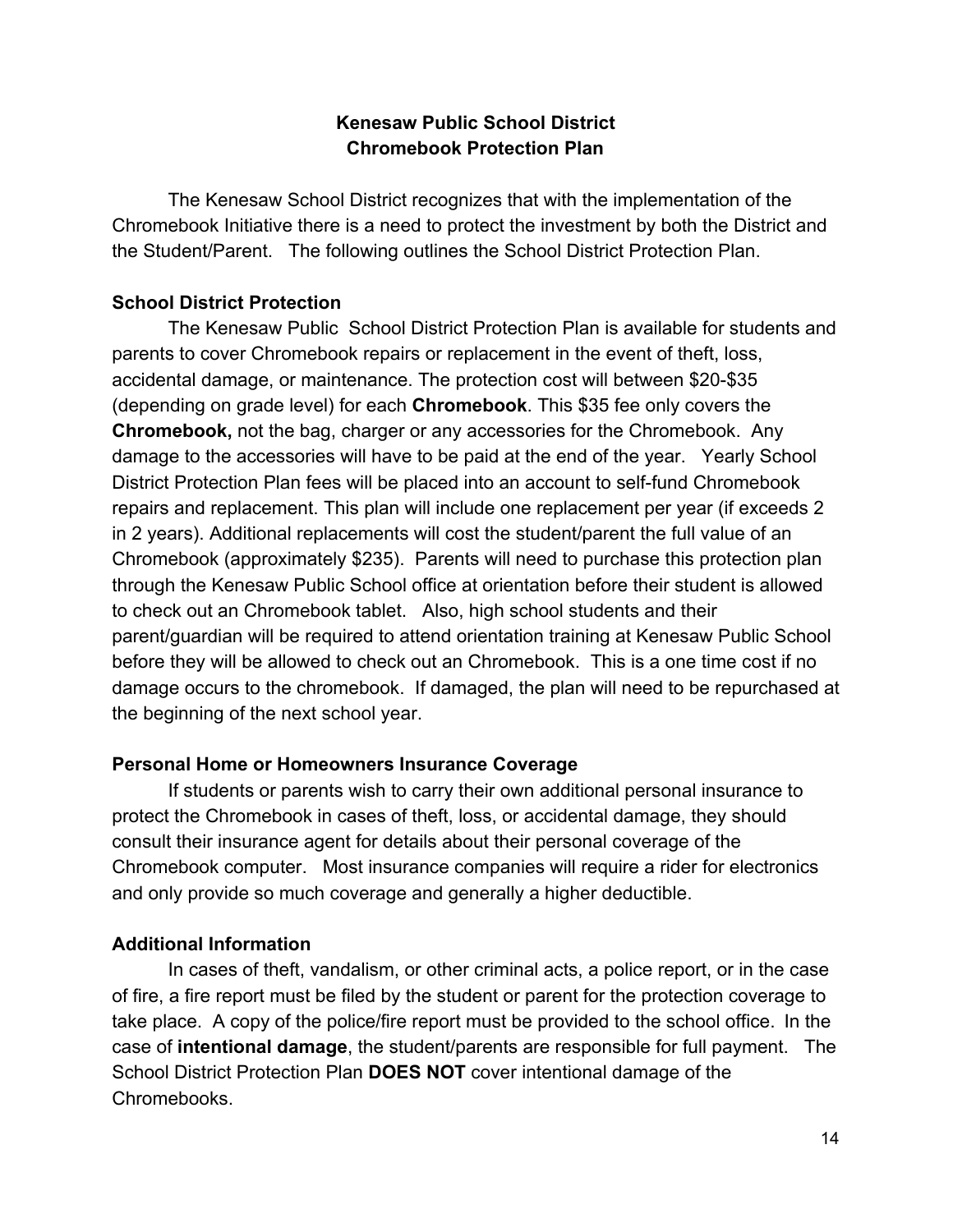### **Fines**

Fees will be assessed at replacement cost to cover damages to bag and charging device at the end of the year if damaged.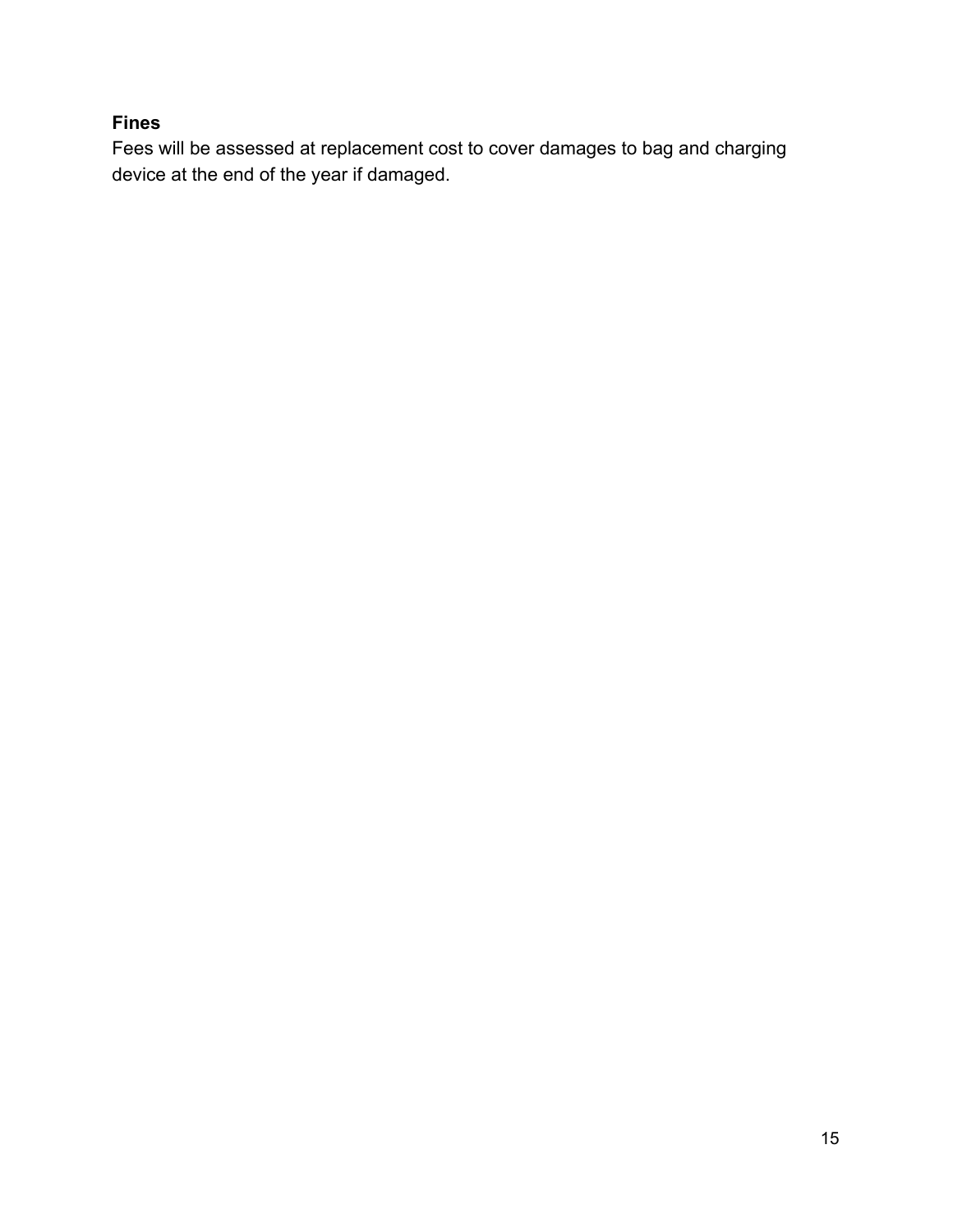# **Kenesaw Public School District Student Pledge for Chromebook Use**

- I will take good care of my Chromebook.
- I will never leave my Chromebook unattended.
- I realize the Chromebook is a learning tool and not a toy.
- I will never loan out my Chromebook to other individuals.
- I will know where my Chromebook is at all times.
- I will charge my Chromebook's battery daily.
- I will keep food and beverages away from my Chromebook since they may cause damage to the device.
- I will not disassemble any part of my Chromebook or attempt any repairs.
- I will protect my Chromebook by only carrying it in the bag provided.
- I will use my Chromebook in ways that are appropriate, meet Kenesaw Public School District expectations, and are educational.
- I will not place decorations (such as stickers, markers, etc.) on my Chromebook or provided case; I will not deface the serial number Chromebook sticker on any Chromebook.
- I understand that my Chromebook is subject to inspection at any time without notice and remains the property of the Kenesaw Public School District.
- I will follow the policies outlined in the Chromebook Handbook and the Acceptable Use Policy while at school, as well as outside the school day.
- I will file a sheriff report in case of theft, vandalism, and other acts covered by insurance as well as report to the Kenesaw Public School District.
- I will follow all Kenesaw Chromebook procedures laid out in the handbook
- I will be responsible for all damage or loss caused by neglect or abuse.
- I agree to return the Chromebook, bag and power cords in good working condition.

**Individual school Chromebook computers and accessories must be returned to the Kenesaw Public School Tech room at the end of each school year. Students who graduate early, withdraw, are suspended or expelled, or terminate enrollment at Kenesaw Public School District for any reason must return their individual school Chromebook computer on the date of termination.**